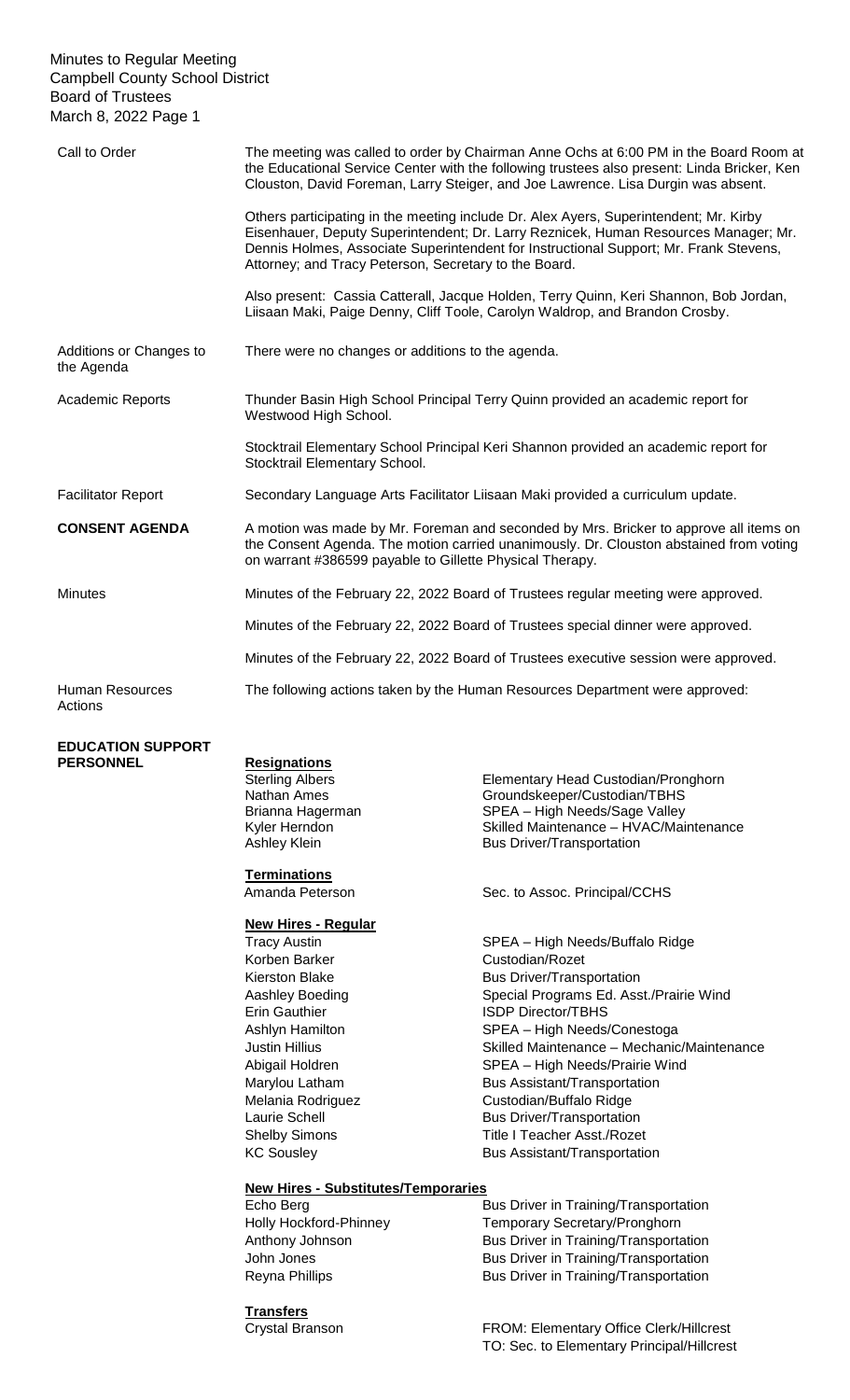### Minutes to Regular Meeting Campbell County School District Board of Trustees March 8, 2022 Page 2

| Jeniffer Dela Calzada | FROM: Custodian/Paintbrush                            |
|-----------------------|-------------------------------------------------------|
|                       | TO: Assistant Cook/Nutrition Services                 |
| Jessica Dobyns        | FROM: Data Clerk JH - Special Programs/Sage<br>Valley |
|                       | TO: Instructional Asst. - Study Hall/Sage Valley      |
| <b>Troy Finnell</b>   | FROM: Bus Driver in Training/Transportation           |
|                       | TO: Substitute Bus Driver/Transportation              |
| <b>Genell Hodges</b>  | <b>FROM: Nutrition Services Secretary/Nutrition</b>   |
|                       | Services                                              |
|                       | TO: Sec. to Elementary Principal/Sunflower            |
| MaRanda Kumm          | FROM: SPEA - ED/Conestoga                             |
|                       | TO: SPEA - ED/Conestoga                               |
| Sarah Lacey           | FROM: Special Programs Ed. Asst./Buffalo Ridge        |
|                       | TO: SPEA - ED/Conestoga                               |
| Jenifer Lazarus       | FROM: Bus Driver In Training/Transportation           |
|                       | TO: Bus Driver/Transportation                         |
| Kerri Urbatsch-Black  | FROM: Elementary Office Clerk/Pronghorn               |
|                       | TO: Secretary to Director of Activities/TBHS          |

#### **CERTIFIED Recommendation for Re-Hire for 2022-2023 School Year** *DIRECTORS*

*ADMINISTRATORS* Chad Bourgeois Dana Lyman TSJH Principal Lonnie Robertson<br>Keri Shannon

#### *CERTIFIED COORDINATORS*

### **Resignations**

Brandon Crosby Director of Curriculum, Assessment & Staff Development Luke Danforth Director of Special Programs<br>
Mike Delancey TBHS Director of Activities TBHS Director of Activities Kip Farnum **Director of Student Support Services** Brian Knox **Director of Technology Education** Phil Rehard<br>
Zach Schmidt<br>
Zach Schmidt<br>
CCHS Director of Activities CCHS Director of Activities

Rawhide Principal Derek Barnhurst Cottonwood/4-J Principal Jill Borchers<br>
CHS Principal<br>
CCHS Principal Mitch Burgess TBHS Associate Principal<br>Nate Cassidy Suffalo Ridge Principal Buffalo Ridge Principal Clay Cates **Pronghorn Principal** Troy Claycomb Sunflower Principal Mike Daniel **TBHS Associate Principal**<br>
Joe Deaton **TBHS Associate Principal** Joe Deaton **SVJH Associate Principal**<br>Jason Garman **STAL COLOGY COLOGY CCHS Associate Principal** Jenni Gilson **Paintbrush Principal**<br>
Brad Gregorich **Principal**<br>
Hillcrest Principal Hillcrest Principal Travis Heitmann .25 Recluse Principal Luke Janssen .5 SVJH Associate Principal SVJH Principal Kelly Morehead Westwood Principal Dale Petersen Lakeview Principal<br>
Terry Quinn TBHS Principal **TBHS Principal** Chris Rashleigh CCHS Associate Principal<br>
Lonnie Robertson MUSHS Principal Stocktrail Principal Kristina Shields<br>
Eric Stoneking<br>
CCHS Associate Principal<br>
5 TSJH Associate Principal .5 TSJH Associate Principal Eric Stremcha Wagonwheel Principal Melanie Sylte **Conestoga Principal** Amber Trompke<br>
Lindy Watt<br>
Lindy Watt<br>
TBHS Associate Principal<br>
Meadowlark Principal **Meadowlark Principal** Rory Williams **Prairie Wind Principal** 

Jodi Crago-Wyllie Coordinator of Science Center<br>
Lori Townsend Coordinator<br>
504 Coordinator 504 Coordinator

Bret Benson Math Teacher/Twin Spruce Claire Carter **English Teacher/TBHS** Julie Crago **Kindergarten Teacher/Hillcrest** Laurie Davis .2 Prin.-LP/.2 Prin.-CC Virtual School/.4 Teacher/LP Shari Johnson Elementary Multiple/Little Powder Jacqueline McAdams Exc. Child Specialist/Hillcrest Samantha Phillips **Instrumental Music Teacher/Conestoga**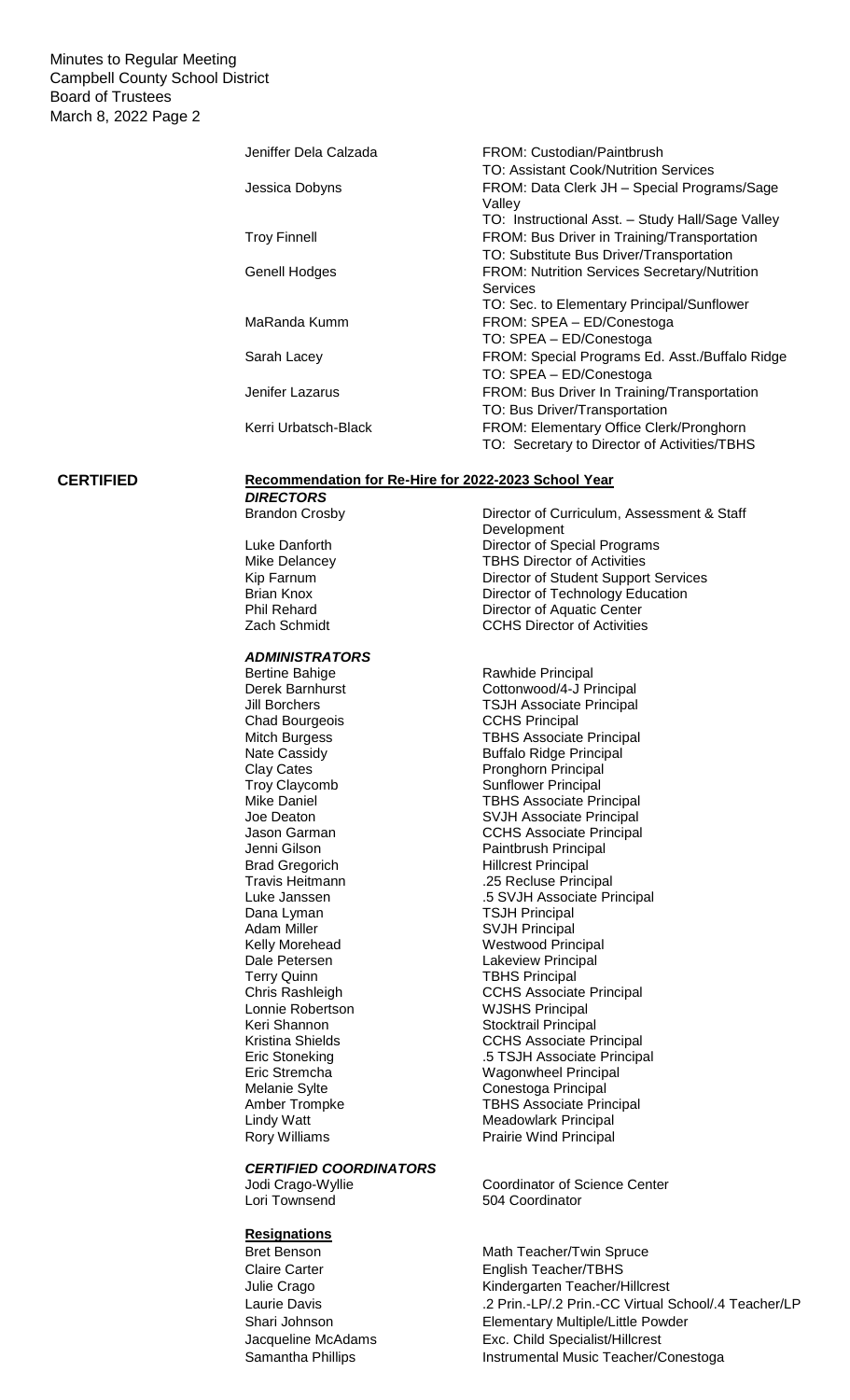Minutes to Regular Meeting Campbell County School District Board of Trustees March 8, 2022 Page 3

|                        | Martha Powell<br>Katharine Sandvick                                                                                                                                         | <b>Emotionally Disabled Res. Consultant/SSC</b><br>Sixth Grade Teacher/Wagonwheel       |  |  |
|------------------------|-----------------------------------------------------------------------------------------------------------------------------------------------------------------------------|-----------------------------------------------------------------------------------------|--|--|
|                        | Lorraine Taylor                                                                                                                                                             | Fourth Grade Teacher/Rawhide                                                            |  |  |
|                        | <b>Haley Youngs</b>                                                                                                                                                         | First Grade Teacher/Rozet                                                               |  |  |
|                        | <b>New Hires - Regular</b><br>Alexa Shedden                                                                                                                                 | Exc. Child Specialist/CCHS                                                              |  |  |
|                        |                                                                                                                                                                             |                                                                                         |  |  |
|                        | <b>New Hires - Substitutes/Temporaries</b>                                                                                                                                  |                                                                                         |  |  |
|                        | James Clymer                                                                                                                                                                | <b>Substitute Teacher/All Schools</b>                                                   |  |  |
|                        | Dale Eliason Jr.                                                                                                                                                            | Substitute Teacher/All Schools                                                          |  |  |
|                        | Marisa Fischer                                                                                                                                                              | Substitute Teacher/All Schools<br>Substitute Teacher/All Schools                        |  |  |
|                        | <b>Wyatt Geis</b><br>Cierra Hatzenbihler                                                                                                                                    | Substitute Teacher/All Schools                                                          |  |  |
|                        | Jade Saippa                                                                                                                                                                 | Substitute Teacher/All Schools                                                          |  |  |
|                        | Justine Schuff                                                                                                                                                              | Substitute Teacher/All Schools                                                          |  |  |
|                        | Colten Stidham                                                                                                                                                              | Substitute Teacher/All Schools                                                          |  |  |
|                        | <b>Transfers</b>                                                                                                                                                            |                                                                                         |  |  |
|                        | <b>Garrett Tschida</b>                                                                                                                                                      | FROM: Science Teacher/.5 TBHS & .5 CCHS                                                 |  |  |
|                        |                                                                                                                                                                             | TO: Science Teacher/CCHS                                                                |  |  |
|                        | Kristain Schutt                                                                                                                                                             | FROM: Exc. Child Spec./Rawhide<br>TO: Fifth Grade Teacher/Rawhide                       |  |  |
|                        | Deborah Wagner                                                                                                                                                              | FROM: Exc. Child Spec./Hillcrest                                                        |  |  |
|                        |                                                                                                                                                                             | TO: Fifth Grade Teacher/Hillcrest                                                       |  |  |
|                        | <b>Extra Duty Resignations</b>                                                                                                                                              |                                                                                         |  |  |
|                        | Dylen Johnson                                                                                                                                                               | 7/8 Wrestling Coach/Sage Valley                                                         |  |  |
|                        | <b>Extra Duty Recommendations</b>                                                                                                                                           |                                                                                         |  |  |
|                        | Anthony Anderson                                                                                                                                                            | 7/8 Track Coach/Twin Spruce                                                             |  |  |
|                        | Arrow Langston                                                                                                                                                              | Jr. High Track Coach/WJSH                                                               |  |  |
|                        | <b>Shey Rearick</b>                                                                                                                                                         | <b>Assistant Boys Soccer/TBHS</b>                                                       |  |  |
| Warrants               | The following warrants were ratified and approved:                                                                                                                          |                                                                                         |  |  |
|                        | Payroll Warrants                                                                                                                                                            | 230827 - 230915                                                                         |  |  |
|                        | <b>Combined Fund Warrants</b>                                                                                                                                               | 386344 - 386510                                                                         |  |  |
|                        | <b>ACH Combined Funds</b>                                                                                                                                                   | 1670, 1694, 1699                                                                        |  |  |
|                        | <b>ACH Nutritional Services</b><br>Major Maintenance Warrants                                                                                                               | 1701<br>8737 - 8743                                                                     |  |  |
|                        | <b>Nutritional Services Fund Warrants</b>                                                                                                                                   | 12479 - 12490                                                                           |  |  |
|                        | <b>Insurance Warrants</b>                                                                                                                                                   | 4481 - 4485                                                                             |  |  |
|                        | <b>Student Activities Warrants</b>                                                                                                                                          | 37178 - 37189                                                                           |  |  |
|                        | <b>Activity Officials CCHS Warrants</b>                                                                                                                                     | 6456 - 6461                                                                             |  |  |
|                        | <b>Activity Officials TBHS Warrants</b>                                                                                                                                     | 1766 - 1772, 1774 - 1777                                                                |  |  |
|                        | <b>Activity Officials WJSH Warrants</b>                                                                                                                                     | 1447 - 1448                                                                             |  |  |
| <b>Bids and Quotes</b> | The following bids and quotes were approved:                                                                                                                                |                                                                                         |  |  |
|                        |                                                                                                                                                                             | 1. Campbell County High School Theatrical Lighting Upgrade Project was awarded to       |  |  |
|                        | Clearwing Systems Integration in the amount of \$168,413.77.                                                                                                                |                                                                                         |  |  |
|                        | \$3,290.60.                                                                                                                                                                 | 2. District Asbestos Abatement Services was awarded to Safetech, Inc., in the amount of |  |  |
|                        |                                                                                                                                                                             | 3. Wright Junior-Senior High School Infrastructure Cabling was awarded to Collins       |  |  |
|                        | Communication, Inc, in the amount of \$55,500.32.                                                                                                                           |                                                                                         |  |  |
|                        | 4. Wright Junior-Senior High School Weight Room Flooring was awarded to Universal<br>Athletic in the amount of \$11,604.80.                                                 |                                                                                         |  |  |
|                        |                                                                                                                                                                             | 5. District Copy Paper – Additional Purchase of Boise X-9 Brand was awarded to Office   |  |  |
|                        |                                                                                                                                                                             | Depot/Office Max in the amount of \$29,811.60, and Natural Choice was awarded to        |  |  |
|                        |                                                                                                                                                                             | Contract Paper Group in the amount of \$27,300.00 for a total of \$57,111.70.           |  |  |
|                        | 6.                                                                                                                                                                          | Campbell County High School FACS Rooms Remodel Wood Products was awarded to             |  |  |
|                        |                                                                                                                                                                             | Intermountain Wood Products in the amount of \$16,323.97 and Cove Base was              |  |  |
|                        | awarded to Bloedorn Lumber in the amount of \$722.88 for a total of \$17,046.85.<br>7. District Stockroom Supplies for a total of \$30,377.74 was awarded to the following: |                                                                                         |  |  |
|                        | Pyramid School Products in the amount of \$10,942.35                                                                                                                        |                                                                                         |  |  |
|                        | Quill LLC in the amount of \$10,072.78<br>$\bullet$                                                                                                                         |                                                                                         |  |  |
|                        | School Specialty LLC in the amount of \$9,362.61                                                                                                                            |                                                                                         |  |  |
|                        |                                                                                                                                                                             | 8. Wright Junior-Senior High School FACS Room Remodel-Materials was awarded to 2        |  |  |
|                        | Guys' Deco in the amount of \$10,960.00.                                                                                                                                    |                                                                                         |  |  |
|                        | Associates in the amount of \$10,795.60.                                                                                                                                    | 9. John Paul II School i-Ready Classroom Software was awarded to Curriculum             |  |  |
|                        |                                                                                                                                                                             | 10. District-wide String Instruments was awarded to Southwest Strings for a total of    |  |  |
|                        | \$14,968.40.                                                                                                                                                                |                                                                                         |  |  |

#### The following contracts and agreements were approved:

- 1. Meadowlark Elementary Portrait Agreement with Interstate Studio
- 2. District-wide New Hire CHAMPS Training Agreement with Safe and Civil Schools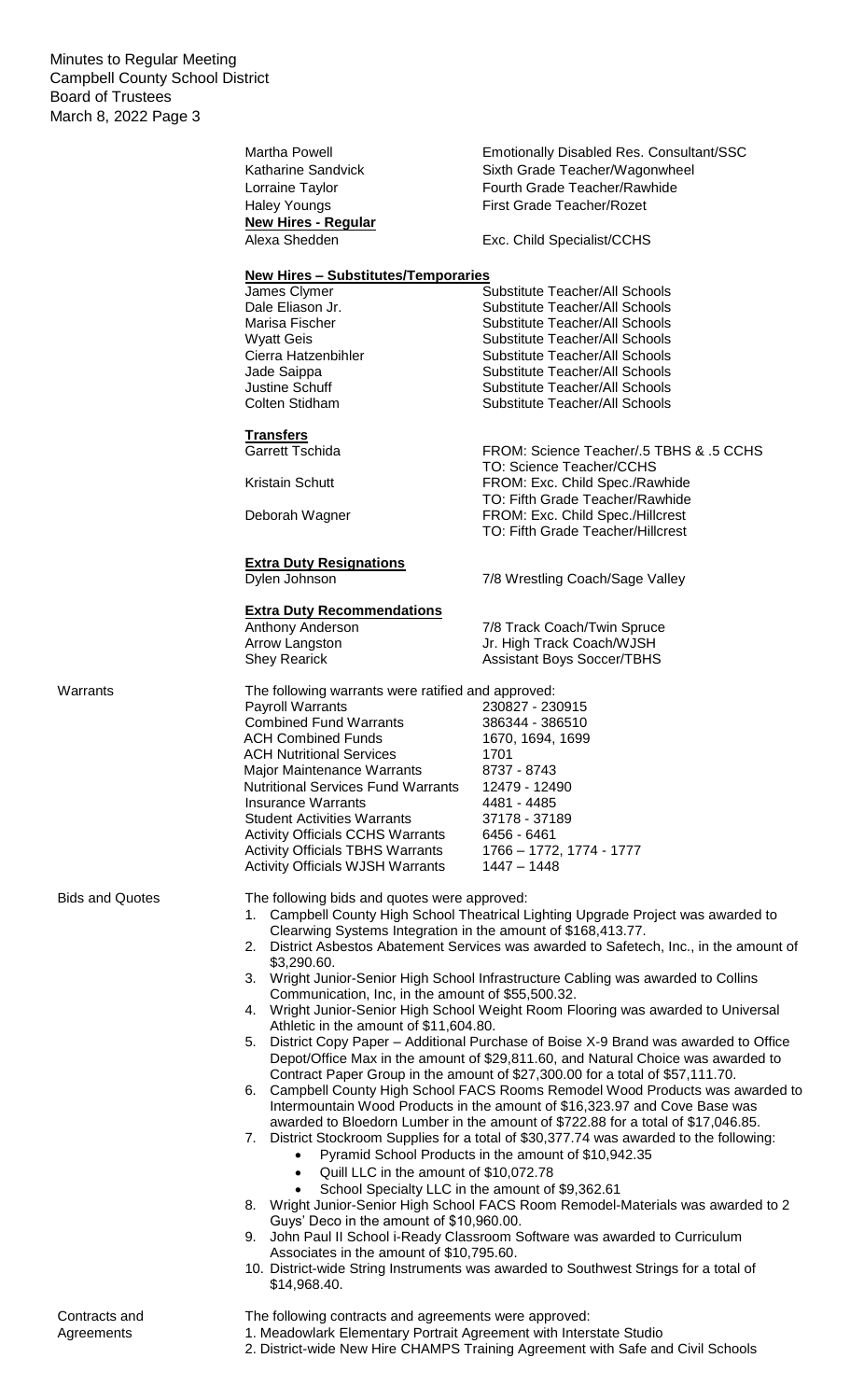|                                                 | 3. District-wide All Staff Professional Development with Solution Tree<br>4. Rozet Elementary Rental Agreement with Fun on the Go<br>5. Special Education Residential Services Agreement with Northeast Wyoming Board of<br>Cooperative Educational Services-Powder River Basin Children's Center<br>6. Special Education Residential Services Agreement for In-State Placement with<br>Northwest Wyoming Board of Cooperative Educational Services<br>7. Special Education Related Services Agreement with Boris Gindis, PhD, Licensed<br>Psychologist<br>8. McKinney-Vento Memorandum of Understanding with Council of Community Services<br>and YES House<br>9. Hillcrest Elementary Membership, Professional Development, and Materials Agreement<br>with Leader in Me |
|-------------------------------------------------|----------------------------------------------------------------------------------------------------------------------------------------------------------------------------------------------------------------------------------------------------------------------------------------------------------------------------------------------------------------------------------------------------------------------------------------------------------------------------------------------------------------------------------------------------------------------------------------------------------------------------------------------------------------------------------------------------------------------------------------------------------------------------|
| <b>Cancellation of Warrants</b>                 | Cancellation of Warrants In conformity with State Statute 21-13-103, the list of unpaid<br>warrants provided to the board was approved for cancellation.                                                                                                                                                                                                                                                                                                                                                                                                                                                                                                                                                                                                                   |
| Grants                                          | Approval was given to apply for the following FY23 federal grants:<br>Consolidated: Title I A, Title I D, School Improvement 1003a, Title II-A (including class size<br>reduction teacher), Title III, Title IV-A, Perkins, IDEA VI-B 611 & 619. Fresh Fruit and<br>Vegetable, and BOCHES.                                                                                                                                                                                                                                                                                                                                                                                                                                                                                 |
| <b>Resolution to Conduct</b><br><b>Business</b> | The following resolution was adopted:<br>RESOLVED, that through the unanimous written consent of the Board of Trustees of<br>Campbell County School District the Board authorizes administration to issue and release<br>warrants to conduct the normal business of the School District during the time between<br>scheduled Board meetings of March 8, 2022, and April 12, 2022.                                                                                                                                                                                                                                                                                                                                                                                          |
|                                                 | AND, that the Superintendent of Schools, Deputy Superintendent, and Associate<br>Superintendent for Instructional Support be authorized to accept or reject bids during the<br>same period;                                                                                                                                                                                                                                                                                                                                                                                                                                                                                                                                                                                |
|                                                 | AND, that the Superintendent of Schools, Deputy Superintendent, and Associate<br>Superintendent for Instructional Support be authorized to enter into contracts during the<br>same period;                                                                                                                                                                                                                                                                                                                                                                                                                                                                                                                                                                                 |
|                                                 | AND, that the actions of the administration will be ratified by the Board of Trustees during<br>their scheduled meeting of April 12, 2022;                                                                                                                                                                                                                                                                                                                                                                                                                                                                                                                                                                                                                                 |
|                                                 | AND, that it is the intent of the Board of Trustees that this authorization be allowed solely for<br>the period and purpose outlined above."                                                                                                                                                                                                                                                                                                                                                                                                                                                                                                                                                                                                                               |
|                                                 | The foregoing resolution was adopted by the Trustees on the 8th day of March 2022 and will<br>be effective as of March 8, 2022.                                                                                                                                                                                                                                                                                                                                                                                                                                                                                                                                                                                                                                            |
| <b>Isolation Application</b>                    | Student Isolation Application #4 was approved.                                                                                                                                                                                                                                                                                                                                                                                                                                                                                                                                                                                                                                                                                                                             |
| <b>Student Expulsions</b>                       | Students #30 - #32 were expelled for one calendar year with early re-admittance under<br>strict probation.                                                                                                                                                                                                                                                                                                                                                                                                                                                                                                                                                                                                                                                                 |
| <b>Meeting Cancellation</b>                     | Administration approved cancellation of the March 22, 2022, regular board meeting.                                                                                                                                                                                                                                                                                                                                                                                                                                                                                                                                                                                                                                                                                         |
| <b>Surplus Requests</b>                         | Administration approved surplus and recycle of obsolete and outdated items.                                                                                                                                                                                                                                                                                                                                                                                                                                                                                                                                                                                                                                                                                                |
| <b>CONSENT AGENDA</b><br><b>ENDS</b>            |                                                                                                                                                                                                                                                                                                                                                                                                                                                                                                                                                                                                                                                                                                                                                                            |
| Legislative Update                              | Mr. Holmes provided a legislative update. SF0062 Civics Transparency Act failed with a 4<br>to 5 vote in House Education. HB 0030 School Finance-Increasing Cash Reserves, which<br>increases cash reserves from 15% to 30% for five years, and SF 0031 Absenteeism and<br>Truancy passed and were signed by the governor. Funding for new construction for Little<br>Powder School passed, and the design process will tentatively begin in July.                                                                                                                                                                                                                                                                                                                         |
| <b>Public Comments</b>                          | Public comments were made regarding the following: thankfulness for the playground<br>equipment at Meadowlark Elementary being fixed; and a parent concern with their student.                                                                                                                                                                                                                                                                                                                                                                                                                                                                                                                                                                                             |
| <b>Trustee Celebrations</b>                     | Chairman Ochs shared how grateful she is that SF0062 failed at the legislative session.<br>Nothing would have been gained from teachers tracking every material or supply used;<br>instead, they can concentrate on quality student education.                                                                                                                                                                                                                                                                                                                                                                                                                                                                                                                             |
| Adjournment                                     | With no other business before the board, the meeting was adjourned at 6:45 PM.                                                                                                                                                                                                                                                                                                                                                                                                                                                                                                                                                                                                                                                                                             |
|                                                 |                                                                                                                                                                                                                                                                                                                                                                                                                                                                                                                                                                                                                                                                                                                                                                            |